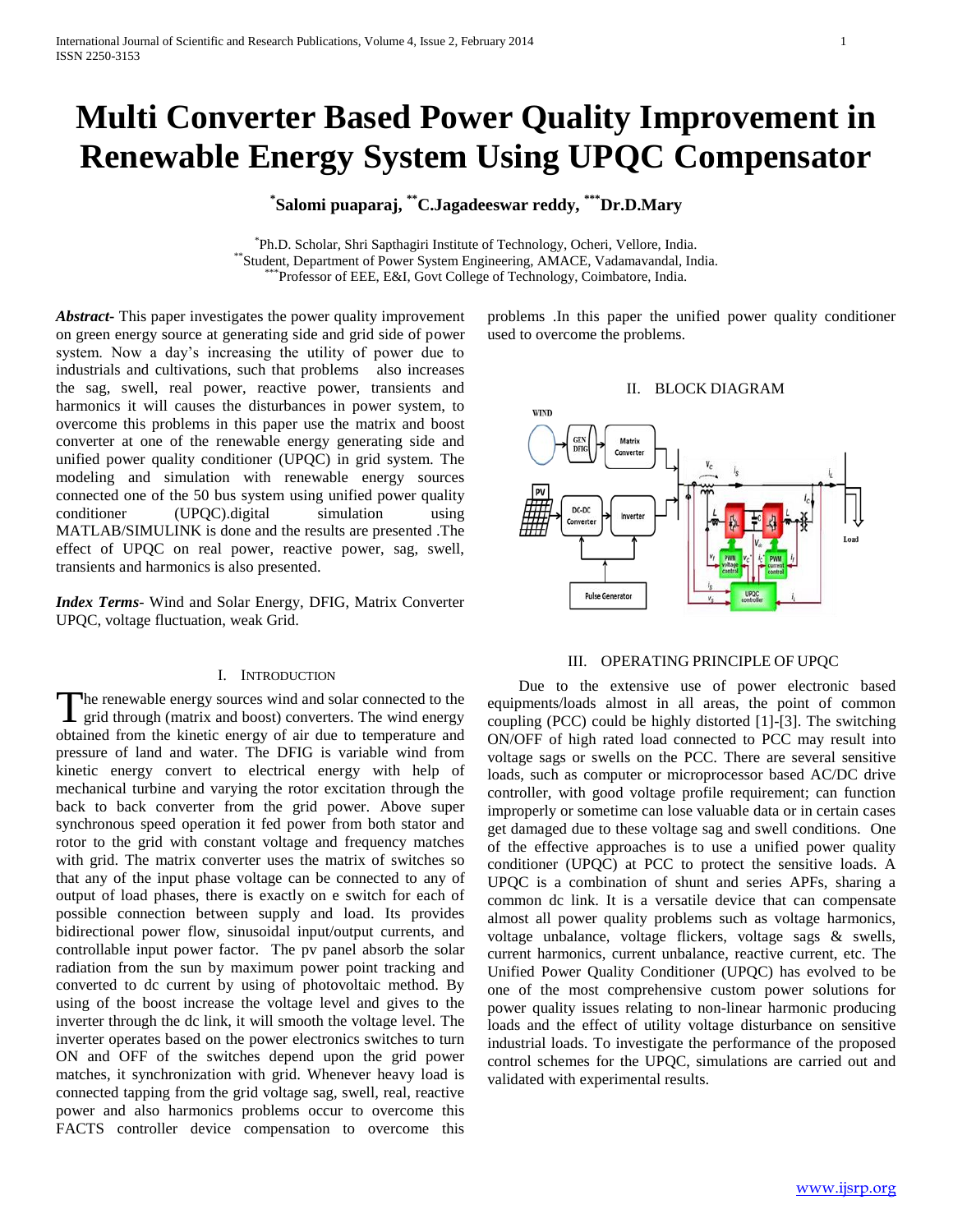# IV. SYSTEM CONFIGURATION

 The system configuration for UPQC is shown in the Fig.1.The voltage at PCC may be or may not be distorted depending on the other non-linear loads connected at PCC. Also, these loads may impose the voltage sag or swell condition during their switching ON and/or OFF operation. The UPQC is installed in order to protect a sensitive load from all disturbances. The UPQC consists of two voltage source inverters connected back to back, sharing a common dc link. Each inverter is realized by using six IGBT switches. One inverter is connected parallel with the load, acts as shunt APF, helps in compensating load harmonic current, reactive current and maintain the dc link voltage at constant level. The second inverter is



**Fig.1 Block Diagram of UPQC**

connected in series with the line using series transformers, acts as a controlled voltage source maintaining the load voltage sinusoidal and at desired.

#### **V.** STEADY STATE POWER FLOW ANALYSIS

 The UPQC is controlled in such a way that the voltage at load bus is always sinusoidal and at desired magnitude. In the following analysis the load voltage is assumed to be in phase with terminal voltage even during voltage sag and swell condition. In this particular condition, the series APF could not handle reactive power and the load reactive power is supplied by shunt APF alone [5].



**Fig.2 Equivalent Circuit of a UPQC**

 The source voltage, terminal voltage at PCC and load voltage are denoted by Vs,  $V_t$  and  $V_L$  respectively. The source and load currents are denoted by  $i_s$  and  $i_l$  respectively. The voltage injected by series APF is denoted by  $V_{Sr}$ , whereas the current injected by shunt APF is denoted by  $i_{Sh}$ . Taking the load voltage, V<sub>L</sub>, as a reference phasor and suppose the lagging power factor of the load is Cos  $\Phi_L$  then we can write;[5]  $V_L = V_L \angle 0^0$ (1)

$$
\begin{array}{l} I_L = I_L \angle \text{-} \Phi_L \qquad \qquad (2) \\ Vt = V_L(1+k) \angle 0^0 \quad (3) \end{array}
$$

 Where factor k represents the fluctuation of source voltage, defined as,

$$
k = \frac{\nu e^{-\nu L}}{\nu L} \tag{4}
$$

The voltage injected by series APF must be equal to,  $V_{\text{Sr}}=V_{\text{L}}-V_{\text{L}}=-kV_{\text{L}}\angle 0^0$ (5)

 The UPQC is assumed to be lossless and therefore, the active power demanded by the load is equal to the active power input at PCC. The UPQC provides a nearly unity power factor source current, therefore, for a given load condition the input active power at PCC can be expressed by the following equations,

| $Pt = PT$                            |     | (6) |
|--------------------------------------|-----|-----|
| $Vt.iS=VL.iL.cos\varphi_L$           | (7) |     |
| $V_L(1+k).i_S=V_L.i_L \cos\varphi_L$ | (8) |     |
| $i_S = i_L/(1+k) * cos \varphi_L$    | (9) |     |

The above equation suggests that the source current  $i<sub>S</sub>$ depends on the factor k, since  $\varphi$ <sub>L</sub>and i<sub>L</sub> are load characteristics and are constant for a particular type of load. The complex power absorbed by the series APF can be expressed as,

| [1]<br>$P_{Sr} = V_{Sr}.i_S$ . $cos\varphi s = -k$ . $V_L$ . $i_S$ . $cos\varphi s$<br>(11)<br>$Q_{\text{Sr}} = VS_r$ .is sinos<br>(12)<br>$\varphi_{\rm S} = 0$ , since UPQC is maintaining unity power factor<br>$P_{Sr} = V_{Sr}.i_S = -k. V_L.i_S$<br>(13)<br>$Q_{S_r} \cong 0$<br>(14) | $S_{\rm s}r = V_{\rm sr}$ .i.s *<br>(10) |  |
|---------------------------------------------------------------------------------------------------------------------------------------------------------------------------------------------------------------------------------------------------------------------------------------------|------------------------------------------|--|
|                                                                                                                                                                                                                                                                                             |                                          |  |
|                                                                                                                                                                                                                                                                                             |                                          |  |
|                                                                                                                                                                                                                                                                                             |                                          |  |
|                                                                                                                                                                                                                                                                                             |                                          |  |
|                                                                                                                                                                                                                                                                                             |                                          |  |
|                                                                                                                                                                                                                                                                                             |                                          |  |

 The complex power absorbed by the shunt APF can be expressed as,

$$
S_{\text{Sh}} = V_{\text{L}} . i_{\text{Sh}} \tag{15}
$$

 The current provided by the shunt APF, is the difference between the input source current and the load current, which includes the load harmonics current and the reactive current. Therefore, we can write;

| $i_{\text{Sh}} = i_{\text{S}} - i_{\text{L}}$                                                                                | (16) |
|------------------------------------------------------------------------------------------------------------------------------|------|
| $i_{\text{Sh}} = i_{\text{S}} \angle 00 - i_{\text{L}} \angle \varphi_{\text{L}}$                                            | (17) |
| $i_{\text{Sh}} = i_{\text{S}} - (i_{\text{L}} \cdot \cos \varphi_{\text{L}} - j i_{\text{L}} \cdot \sin \varphi_{\text{L}})$ | (18) |
| $i_{\text{Sh}} = (i_{\text{S}} - i_{\text{L}} \cdot \cos \varphi_{\text{L}}) + j i_{\text{L}} \cdot \sin \varphi_{\text{L}}$ | (19) |
| $P_{Sh} = V_L$ .i <sub>Sh</sub> $\cos\varphi s_h = V_L$ .(i <sub>S</sub> $-i_L$ $\cos\varphi_L$ )                            | (20) |
| $Q_{\rm Sh} = V_{\rm L}$ .i <sub>Sh</sub> .sinos <sub>h</sub> V <sub>L</sub> .i <sub>L</sub> .sino <sub>L</sub>              | (21) |

When a sag is detected such that  $|Vs2| < |Vs1|$  (rated), then for UPQC-Q , Vinj is calculated from as.[21]  $Vinj2 = (Vs12 - Vs22)$ 

Now from PWM method  $\sqrt{2}$ Vinj = MI (Vdc/2), where MI is the desired modulation index (MI). Therefore,  $MI = (2\sqrt{2} \cdot Vinj)/Vdc$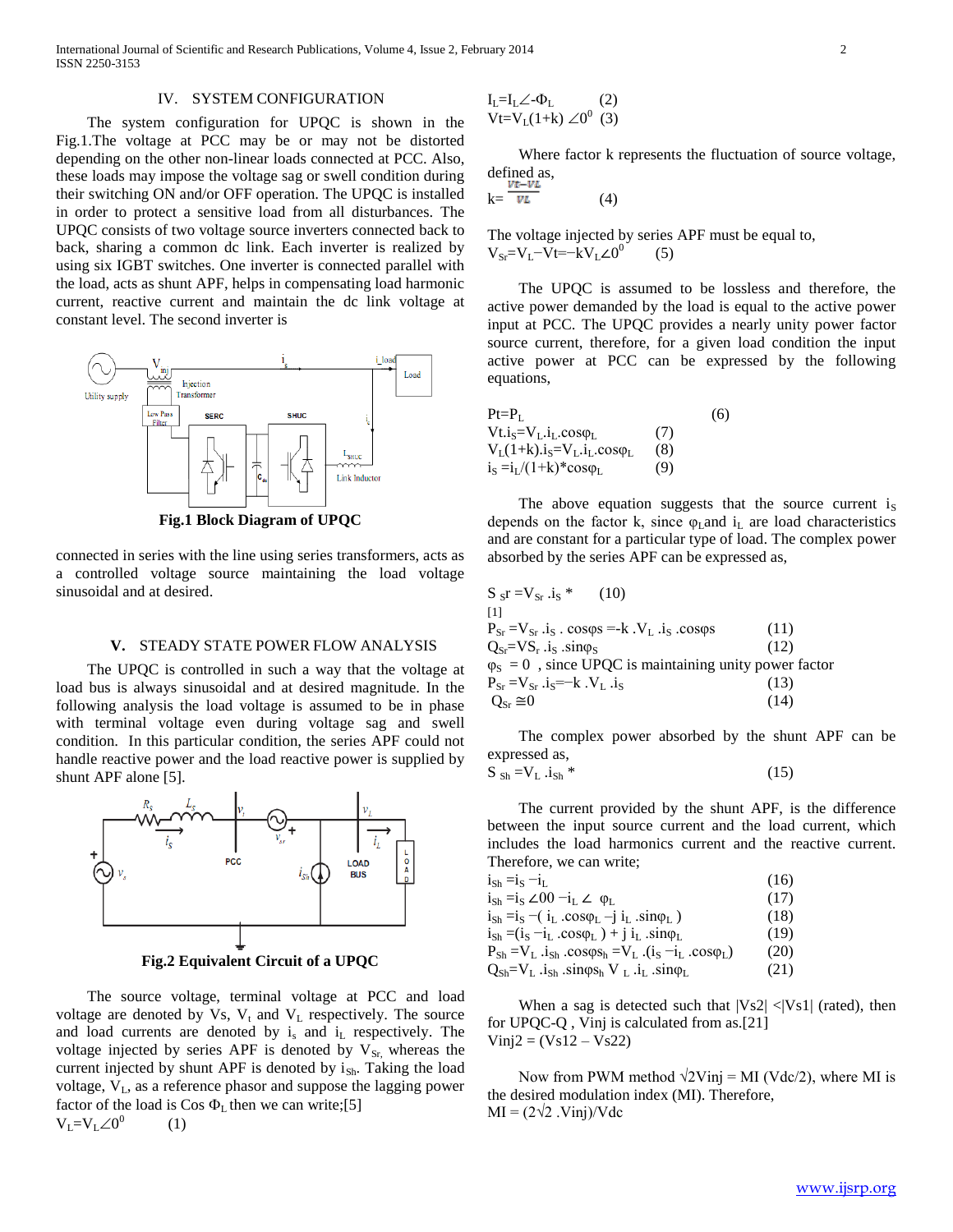International Journal of Scientific and Research Publications, Volume 4, Issue 2, February 2014 3 ISSN 2250-3153

 If x is the p. u. sag to be mitigated, minimum dc link voltage would be Vdc=  $2\sqrt{2}$  )\*  $\sqrt{x(2-x)}$  \* Vs1, for maximum value of  $MI =1$  (taking the injection transformer turns ratio to be 1:1).

# VI. CONTROL SCHEMES FOR UPQC

 The control strategy is basically the way to generate reference signals for both shunt and series APF. The effectiveness of the UPQC depends on its ability to follow the reference signals with a minimum error to compensate the voltage sag and swell or any other undesirable condition. The series APF acts as a controlled voltage source. The shunt APF acts as a control source for maintaining the DC link voltage. The shunt APF also provides required var to the load such that the power factor at PCC is unity and only fundamental active power is supplied by the source. The voltage injected by series APF can be varied from 0° to360°. The series injected voltage has to be in phase (out of phase) with PCC voltage to compensate voltage sag swell.

# **VII.** SIMULATION RESULTS

The IEEE 50 bus system is modeled using matlab and it is simulated using the blocks of simulink. Each line is represented by the respective impedance. The generators in the network are represented as voltage sources and Renewable energy source. The load at the load bus is represented as combination of R and L. The stimulant model of 50 bus system is shown in Fig. 1. The voltage of bus 21 is shown in Fig. 2. Real and reactive powers at bus 21 are shown in Figures 3 and 4.Total harmonic distortion at Fig 5. The MATLAB simulink model of IEEE Fifty bus system with Unified power quality conditioner compensator is shown in Fig.6.Voltage,real, reactive and total harmonic distortion wave foam at Fig.7,8,9,10.The wind model and its wave foams at

Fig.11,12.The matix converter and its wave foams at

Fig.13,14.The modeling of upqc ,solar mode,output of

solar,boost converter with solar model and its wave foam shows at Fig.15,16,17,18,19.

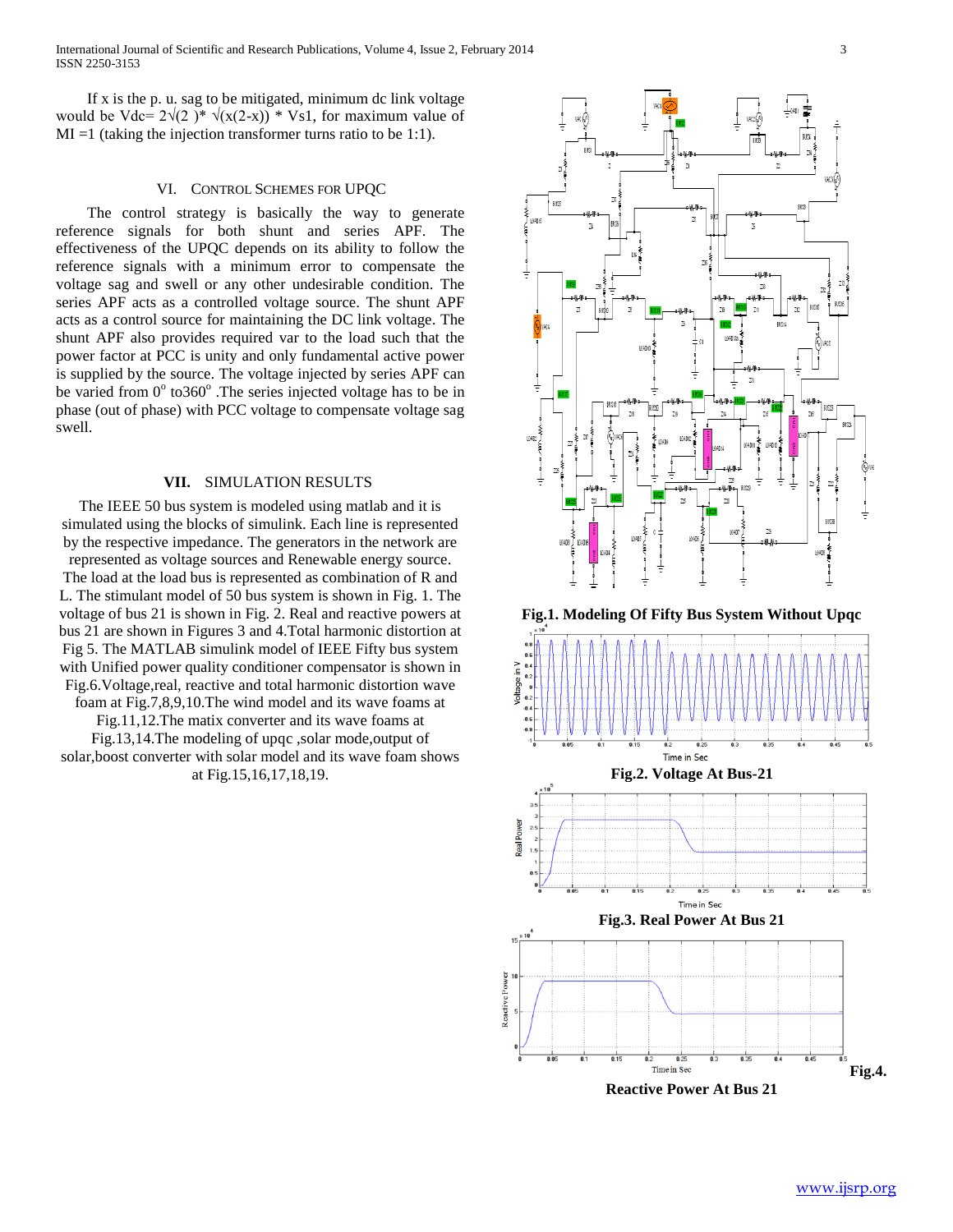

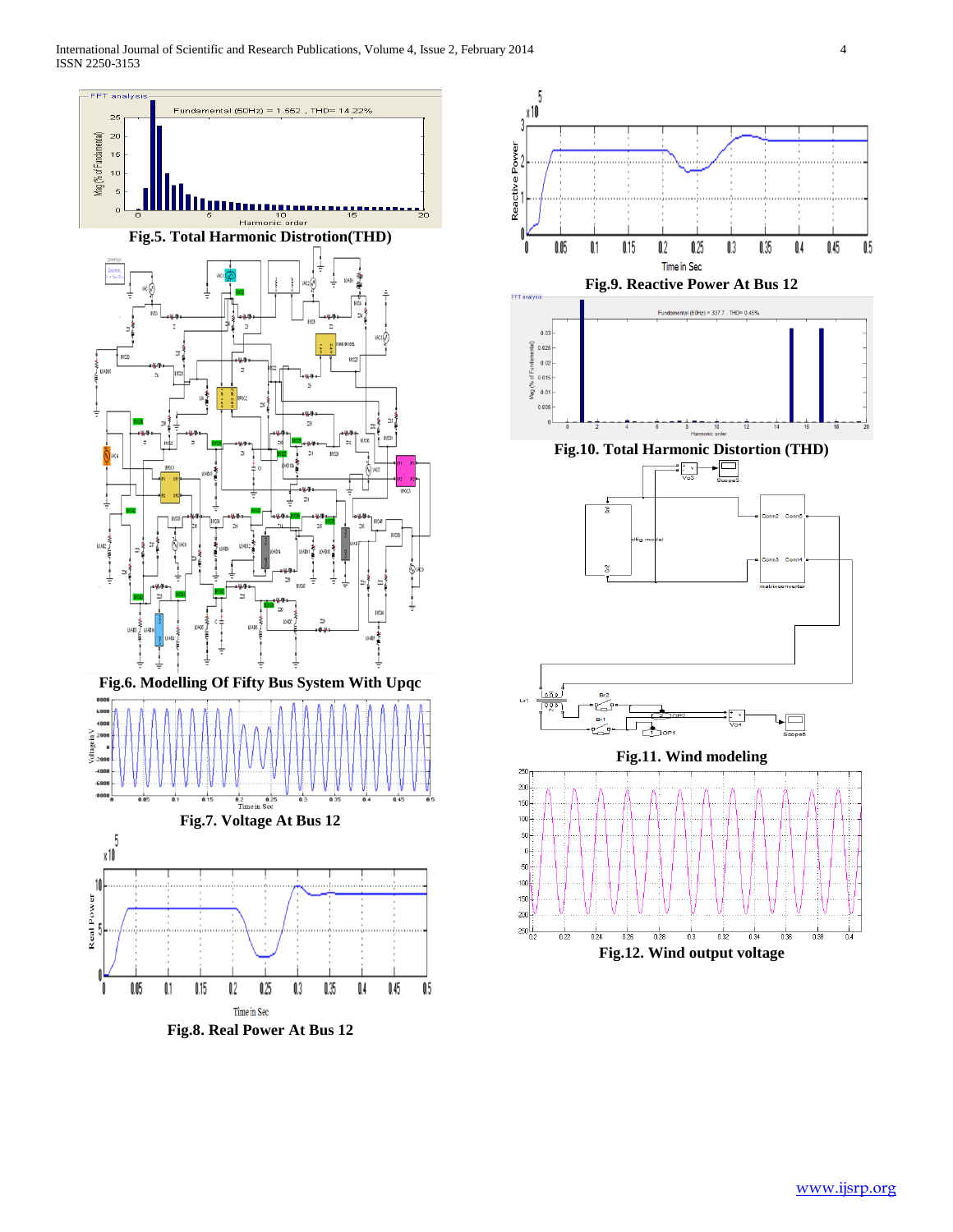

**Fig.15. Modeling Of UPQC**



**Fig.16. Solar model**



**Fig.19. Solar output voltage after boost converter**

VIII. TABLE COMPARISON

| <b>BUS</b>       | REAL         | REAL         | <b>REACTIVE</b> | <b>REACTIVE</b> |
|------------------|--------------|--------------|-----------------|-----------------|
| N <sub>O</sub>   | <b>POWER</b> | <b>POWER</b> | <b>POWER</b>    | <b>POWER</b>    |
|                  | WITHOUT      | <b>WITH</b>  | <b>WITHOUT</b>  | <b>WITH</b>     |
|                  | <b>UPQC</b>  | <b>UPQC</b>  | <b>UPQC</b>     | <b>UPQC</b>     |
|                  | (MW)         | (MW)         | (MVAR)          | (MVAR)          |
| BUS <sub>1</sub> | 0.277        | 0.275        | 0.304           | 0.352           |
| BUS <sub>2</sub> | 0.263        | 0.272        | 0.301           | 0.348           |
| BUS3             | 0.42         | 0.575        | 1.32            | 1.801           |
| BUS4             | 0.378        | 2.431        | 2.210           | 2.788           |
| $Bus-5$          | 0.321        | 0.442        | 2.23            | 2.791           |
| Bus-6            | 0.311        | 0.378        | 2.27            | 2.810           |
| $Bus-7$          | 0.321        | 0.358        | 2.26            | 2.842           |
|                  |              |              |                 |                 |
| Bus-             | 1.681        | 2.781        | 2.89            | 2.987           |
| 50               |              |              |                 |                 |